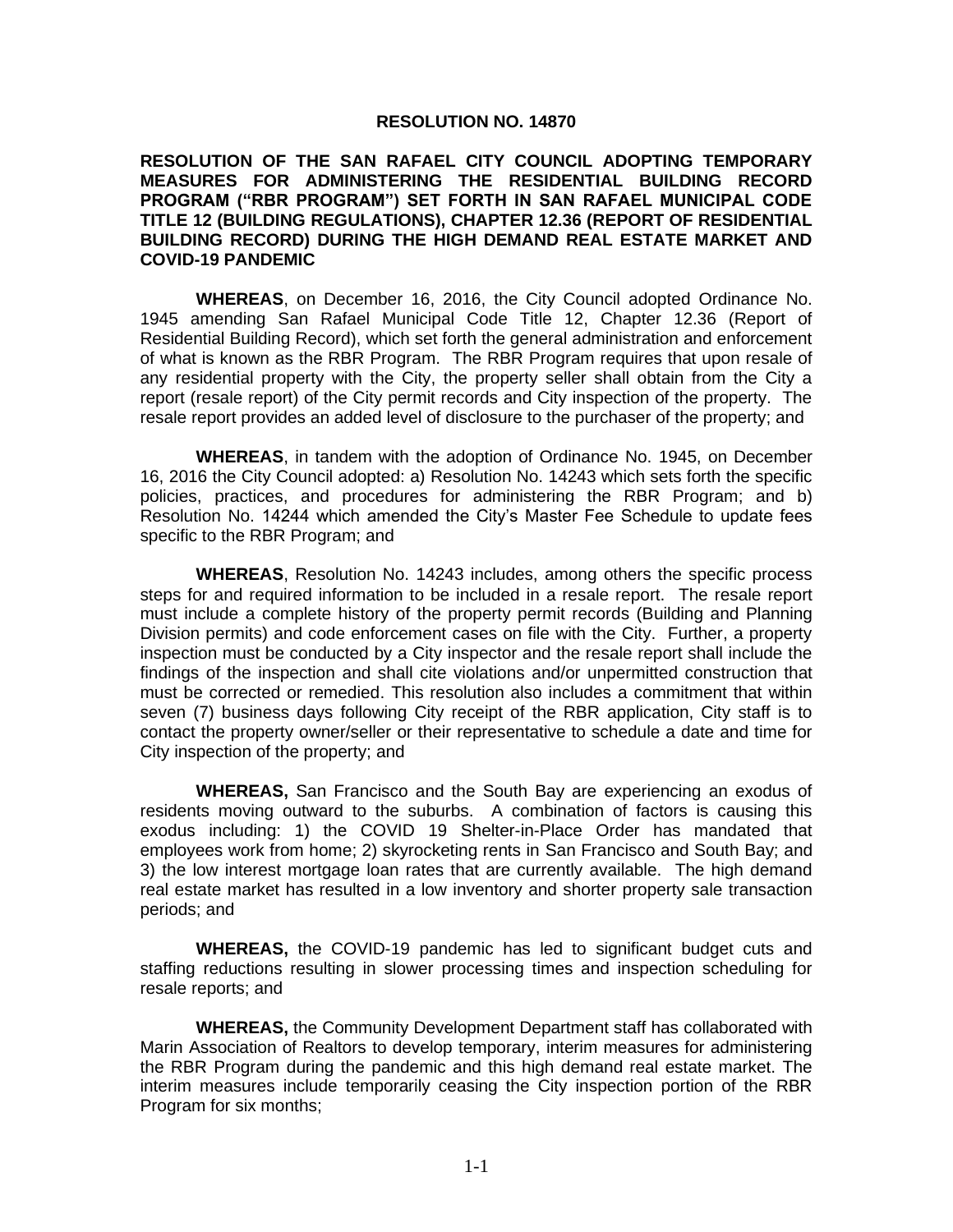**NOW, THEREFORE, BE IT RESOLVED**, that the City Council hereby adopts the following temporary measures for administering the RBR Program:

- 1. The City inspection, reporting of the inspection results, and the citing of violations and unpermitted improvements outlined in and required by City Council Resolution No. 14243 shall cease during this temporary period. All other RBR Program tasks and actions outlined in Resolution No. 14243 shall continue to be administered by the City.
- 2. During this temporary period, the contents of the resale reports shall follow the requirements set forth in San Rafael Municipal Code Chapter 12.36 (Report of Residential Building Record), Section 12.36.060 (contents of report) except that the report will not include City site inspection findings.
- 3. The RBR application and related fees shall temporarily be adjusted as follows:

| <b>RBR Service</b>                                    | <b>Temporary Fee Reduction</b> |
|-------------------------------------------------------|--------------------------------|
| Resale Report- Single-Family Residential              | \$145.00                       |
| Resale Report - Duplex                                | \$145.00/unit                  |
| Resale Report- Multiple-Family/Apartments First Unit. | \$135.00                       |
| Each additional Multiple-Family Dwelling/Apt. Unit    | \$15.00                        |
| Resale Report- Condominiums                           | \$128.00                       |
| Appeal                                                | ΝA                             |

During this temporary period, no refunds will be issued.

- 4. During this temporary period, issued resale reports shall continue to be valid for a period of six (6) months with the ability for the Building Official to issue a one-time extension of up to an additional 90 days.
- 5. These temporary measures shall be in place and in effect for a period of six (6) months or until May 16, 2021. Prior to the May 16, 2021 sunset date of these temporary measures, the Community Development Department staff shall assess the status of the real estate market and the COVID-19 pandemic to determine if the temporary measures should be extended for an additional period not to exceed six months. An extension of the temporary measures shall require the approval of the City Council.
- 6. Following the sunset date of these temporary measures without extension by the City Council, administration, and enforcement of the RBR Program shall resume consistent with the adopted policies, practices and procedures set forth in City Council Resolution No. 14243. Further, at that time, the RBR fees shall return to the full application fee amounts set forth in the City of San Rafael Master Fee Schedule.